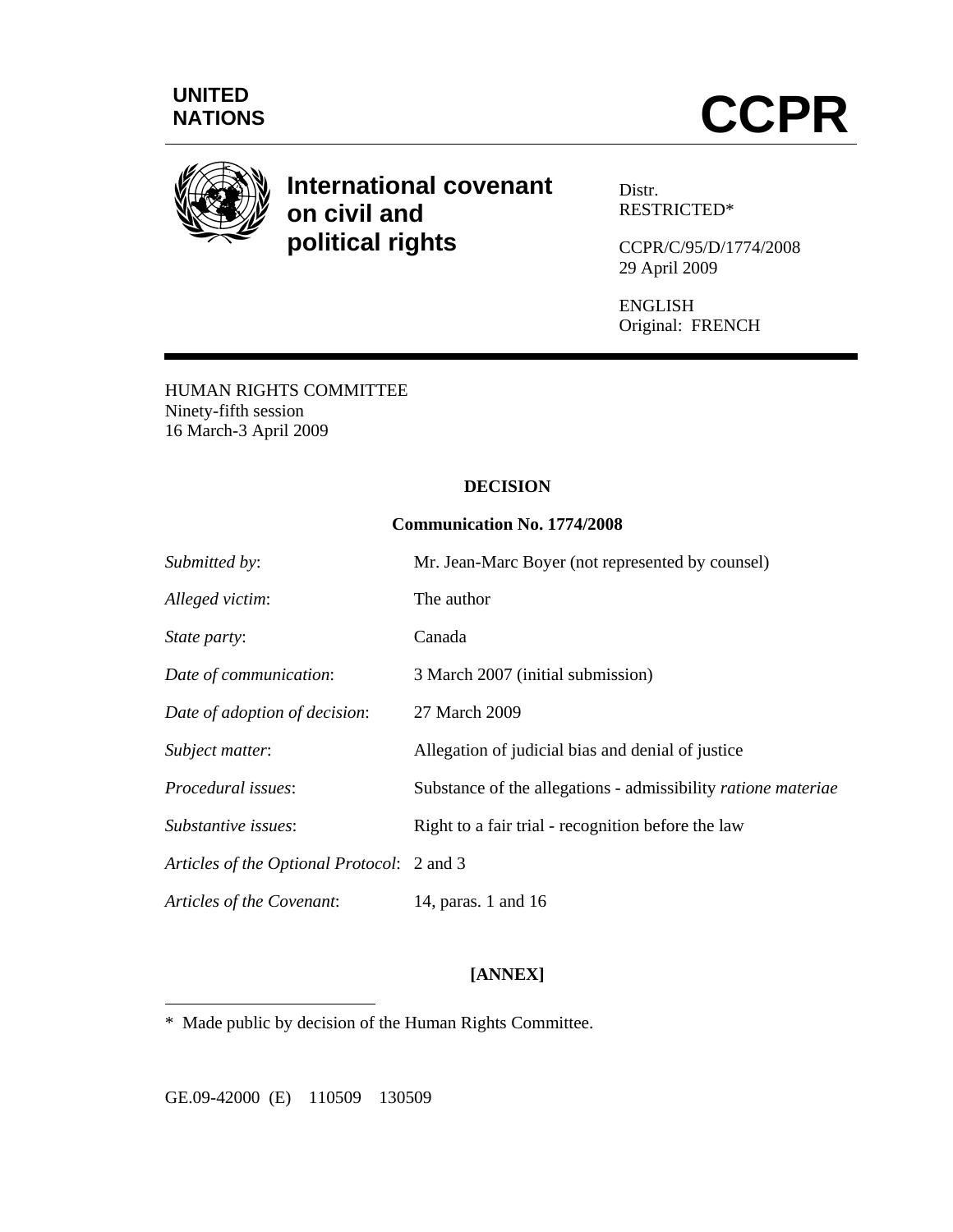#### **Annex**

# **DECISION OF THE HUMAN RIGHTS COMMITTEE UNDER THE OPTIONAL PROTOCOL TO THE INTERNATIONAL COVENANT ON CIVIL AND POLITICAL RIGHTS**

### **Ninety-fifth session**

#### **concerning**

#### **Communication No. 1774/2008**\*\*

| Submitted by:          | Mr. Jean-Marc Boyer (not represented by counsel) |
|------------------------|--------------------------------------------------|
| Alleged victim:        | The author                                       |
| <i>State party:</i>    | Canada                                           |
| Date of communication: | 3 March 2007 (initial submission)                |

*The Human Rights Committee*, established under article 28 of the International Covenant on Civil and Political Rights,

*Meeting* on 27 March 2009,

 *Adopts* the following:

## **Decision on admissibility**

1. The author of the communication is Mr. Jean-Marc Boyer, a Canadian citizen born in 1965. He alleges he is a victim of violations by the State party under articles 14 and 16 of the International Covenant on Civil and Political Rights. He is not represented by counsel.

## **The facts as presented by the author**

 $\overline{a}$ 

2.1 The author worked in the civil service. He was employed as a regional analyst at the Commission de la santé et de la sécurité du travail (CSST) (Occupational Health and Safety Board). He was a member of the Association professionnelle des ingénieurs du gouvernement du Québec (APIGQ) (Professional Association of Quebec Government Engineers), which may represent engineers employed by the Quebec Government as an exclusive bargaining agent.

Ms. Christine Chanet, Mr. Ahmad Amin Fathalla, Mr. Yuji Iwasawa, Ms. Helen Keller,

**<sup>\*\*</sup>** The following members of the Committee participated in the examination of the present communication: Mr. Abdelfattah Amor, Mr. Prafullachandra Natwarlal Bhagwati,

Mr. Bouzid Lazhari, Ms. Zonke Zanele Majodina, Ms. Iulia Antoanella Motoc,

Mr. Michael O'Flaherty, Mr. José Luis Pérez Sanchez-Cerro, Mr. Rafael Rivas Posada,

Sir Nigel Rodley, Mr. Fabián Omar Salvioli, Mr. Krister Thelin and Ms. Ruth Wedgwood.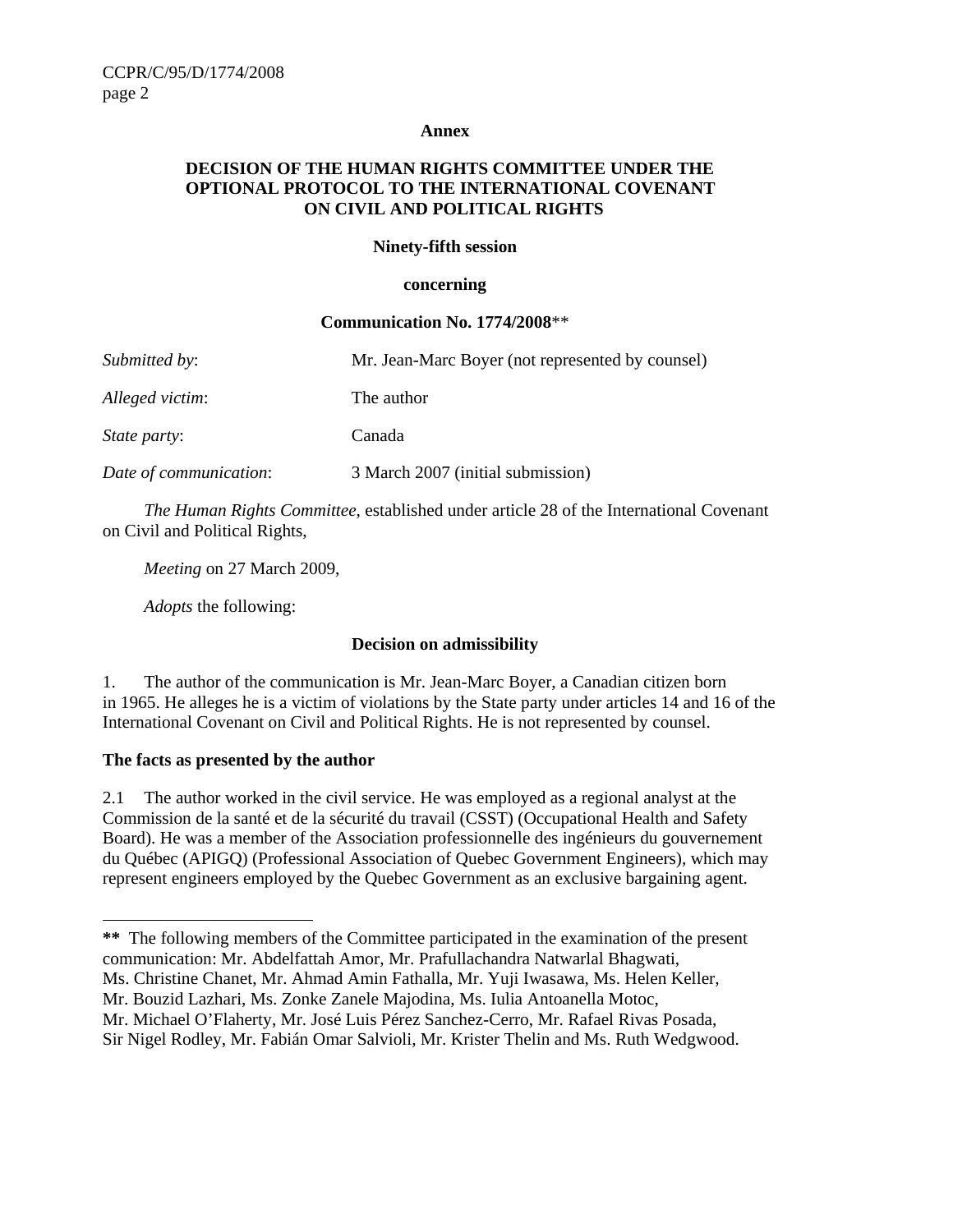Every official working for CSST had an identity code and password giving him or her access to the computer system. The author was responsible for ensuring that the Laval regional office employees abided by this policy. For that purpose, the employer had provided him with information technology tools that allowed him to manage and monitor the system.

2.2 In August 2000 the author's supervisor asked him to "act against the policy of accountability of his employer", which the author refused to do. According to the author, his supervisor began harassing him from that moment on. The author asked him to fill out a "professional injury complaint form for harassment", which the supervisor refused to do. According to the author, he threatened "to use an atomic bomb" if he was asked to fill out the form once more.

2.3 On 11 December 2002 the author was suspended, in his view for no reason. He decided that same day to lodge a harassment complaint. He was not supported by APIGQ, and the Commission des lésions professionnelles (CLP) (Professional Injury Board) turned down his complaint.

2.4 On 3 February 2003 the author was dismissed. He challenged his dismissal before an arbitration commission in accordance with the complaint procedure provided for in the Collective Labour Agreement between CSST and APIGQ. An arbitrator, a former Quebec government official, was chosen by his employer, according to the author, "in collusion" with APIGQ, so that he had no say in the matter. The author was not able to express his views at the hearing. He was also allegedly prevented from submitting a written defence, and the APIGQ lawyer presented only one of the author's four grievances. On 8 June 2005 the arbitrator rejected his complaint but did not forward him a copy of the decision. He was informed of the decision by an unsigned letter from APIGQ.

2.5 On 7 July 2005 the author submitted an application for judicial review of the arbitration decision before the Supreme Court of Quebec. He put forward several objections regarding the conduct of the arbitration proceedings, and asserted that his rights guaranteed by articles 14 and 16 of the Covenant had been violated. On 27 July 2005, having listened to CSST for 16 minutes, the judge interrupted the author after he had managed to say only "a few words". His application was rejected by the Court.

2.6 On 6 September 2005 the author filed an action to set aside the arbitration decision of 8 June 2005 before the Supreme Court of Quebec. On the day of the hearing the author was informed that CSST had submitted a complaint challenging the admissibility of his action and that this complaint would be heard at the same session. The author's action to set aside the decision was rejected by the judge, on the grounds that the arbitration procedure had been properly conducted, and the CSST application for inadmissibility was accepted by a judgement of 15 November 2005.

2.7 On 6 December 2005 the author appealed the 15 November 2005 decision of the Supreme Court before the Court of Appeals of Quebec. He complained about the way in which the arbitration and the proceedings before the Supreme Court had been conducted. On 6 February 2006 his appeal was rejected by a decision in which the Court recalled in particular the monopoly of the union's representation with respect to labour relations. By a